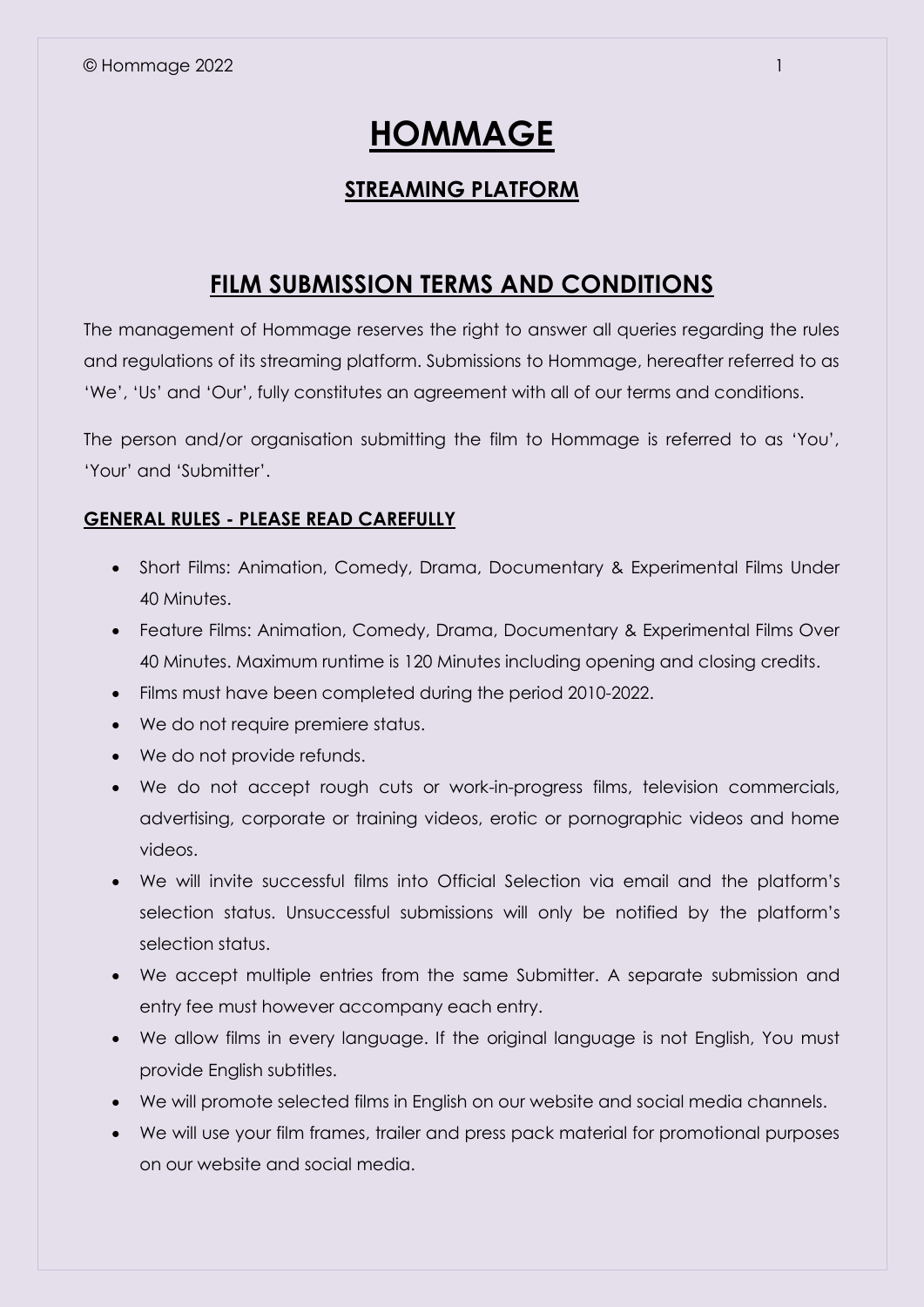- Our film selection decisions are final with no exceptions.
- You must lawfully obtain releases for all content including, but not limited to, music and talent.
- We are not liable for any copyright infringement or unauthorised usage. By submitting a film, you agree to indemnify and hold harmless Hommage from and against any and all claims, liabilities, losses, damages, and expenses (including but not limited to attorney's fees, and costs of the court) which may be incurred by reason of any claim involving copyright, trademark, credits, publicity, screening, and loss of or damage to the screening videos entered.
- We reserve the right to make any changes without prior notice if appropriate and necessary.
- Projects produced and/or directed by Hommage organizers, sponsors and members are ineligible for screening as Official Selections and special events. Films that include Hommage organizers, sponsors and members as hired actors are subject to the same restrictive policy.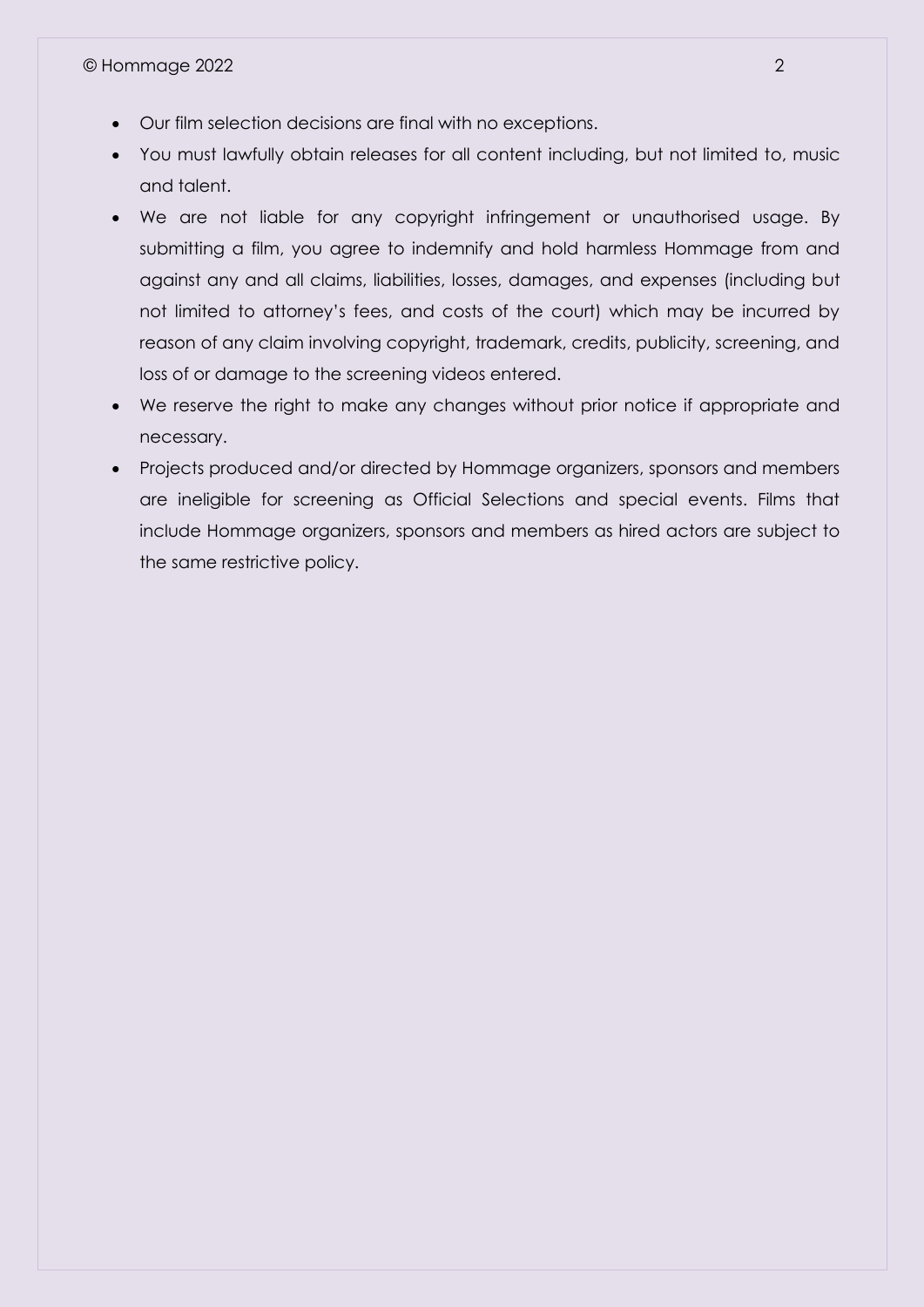## **FILM SUBMISSION FREQUENTLY ASKED QUESTIONS (FAQs)**

#### **What is Hommage?**

Hommage is a streaming platform that promotes & screens the best low-budget movies.

 **Can I submit my film if it's already played in film festivals and/or available online?** Yes! We don't require premiere status. However, if we will be the first to screen your film, please let us know so we can give it special attention on our socials.

#### **What type of films do you select & screen?**

- Many types animations, documentaries, experimental & narrative films. The best way to get a sense of our taste is to look at our stills gallery & film catalogue.
- We prefer films that are character-driven or heavy in atmosphere & mood. Plot-driven or typical genre films that don't subvert tropes in interesting ways have a less chance of being selected.
- We expect high-quality sound recording & mixing.

#### **Is my film guaranteed to be selected when I pay the fee?**

No - we are a curated platform that values selection integrity. We don't want to be like a lot of fraudulent festivals & platforms that accept a very high number of movies to please filmmakers in a disingenuous way.

Please note that we only promote & screen 'Official Selections' on our platform. Our 'Honorable Mentions' are promoted on our socials & within our digital magazines.

#### **Do you accept films from all over the world?**

Yes! If your film is not in English, it must have English subtitles.

#### **Can I submit my film if it had a budget?**

We focus on films made below \$80,000 AUD. We will consider a bigger budget film if it didn't receive a large amount of industry funding. If you're unsure, get in touch with us.